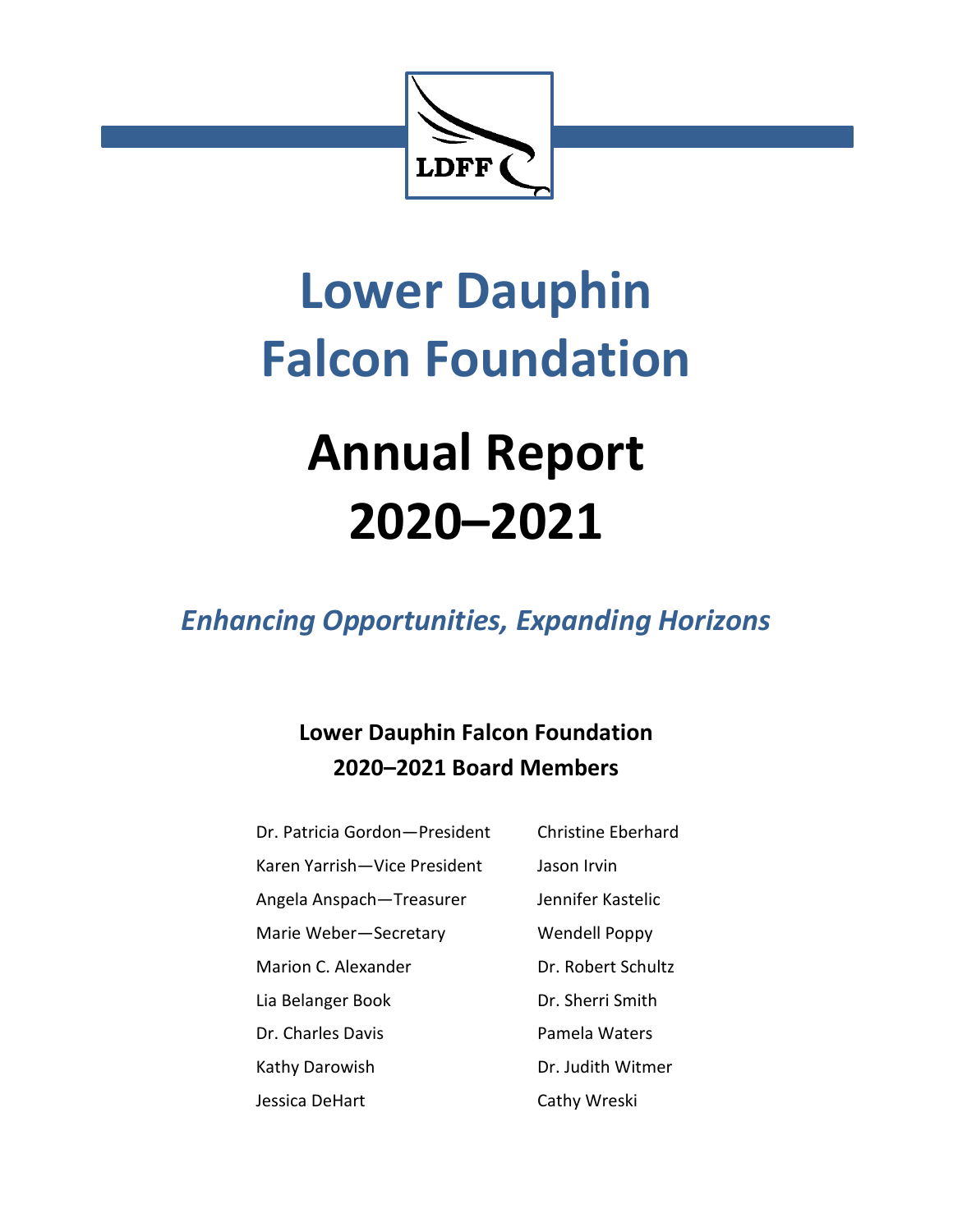## **Annual Report for the Fiscal Year Ending June 30, 2021**

The Lower Dauphin Falcon Foundation (LDFF) was established in 2007 and continues to expand its community recognition and involvement, sponsored programs, fundraising activities and funded projects.

## **Foundation Fundraising and Events**

To support the mission of the Foundation, fundraising activities are designed to engage a broad representation of individuals in the Lower Dauphin community, as well as to reach individuals outside of the community with an affiliation to or an interest in Lower Dauphin. Our list of donors and contributors is evidence that many individuals and businesses believe in our mission. Although the continuation of Covid-19 kept us from holding our Annual Falcon Fling scheduled for January 2021 or our Musical Dinner theatre in March, through the generosity of our donors we met our 2020-2021 fundraising goals. The Foundation continues to gain recognition, strength and endorsement from our community to support our mission.

#### **Annual Campaign**

The success of any educational foundation is based on the ability to raise funds from community members and individuals with a prior or current affiliation with the school. In a continuing effort to reach out to these individuals, educate them about LDFF, and gather contributions to support our mission, the Annual Campaign was held in the fall of 2020. A mailing was sent to potential donors in the middle of October, with a letter describing the Foundation and its mission, examples of grants awarded as well as a request for donations. The campaign continued to be a success for the LDFF raising almost \$7,500.

#### **Falcon Fling**

The 13th annual Signature Event was cancelled due to continuing concern with Covid-19. We are hopeful the event can be held in 2022.

#### **Musical Dinner Theater**

Our 13th annual event supporting the arts at Lower Dauphin High School had to be cancelled due to continuing concerns with Covid-19.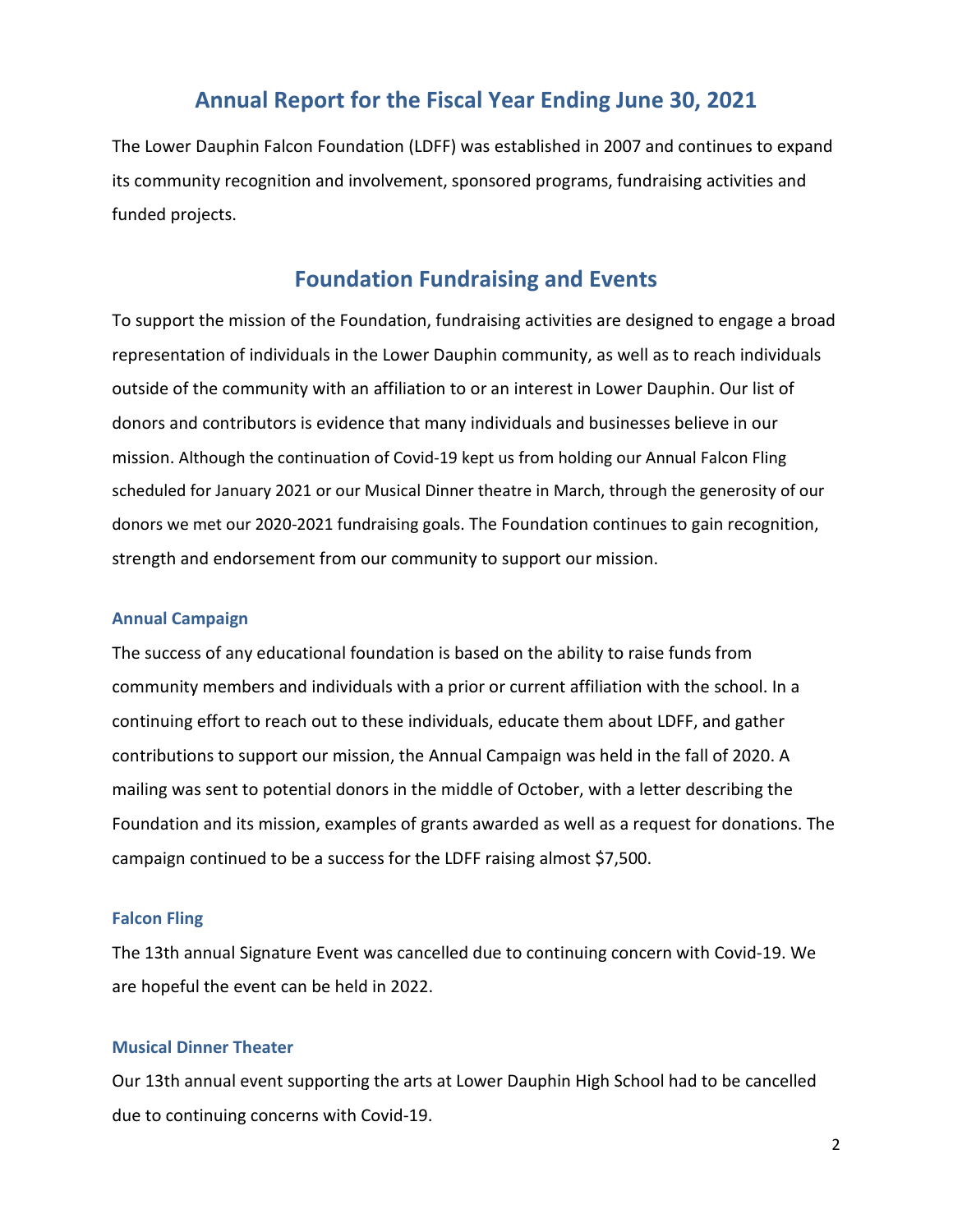#### **13th Annual Lower Dauphin Falcon Foundation Charity Golf Outing**

We were thankfully able to hold our April 30 golf outing at Manada Golf Club in Grantville. Despite 25-50mph winds, we had a wonderful turnout and incredible support from the local community. Lunch was provided by Bob's Subway in Hummelstown and dinner was catered by The Warwick. Nick Kerstetter shot a hole-in-one on Hole #3 winning a Travis Mathew shopping spree, box of golf balls and more. The winning foursome consisted of past Lower Dauphin Golf Team players: Cole Conway, Andrew Legro, Nick Macrina and Doug Bream. Thanks to the generosity of sponsors like Rohrer, Highmark and Jody Dimpsey-Reisinger (JLD Property Management Group, LLC. and The Warwick) our costs were kept to a minimum. With the help of our 100 golfers and generous support from local businesses, the golf outing raised more than \$18,000. We are already looking forward to next year's outing!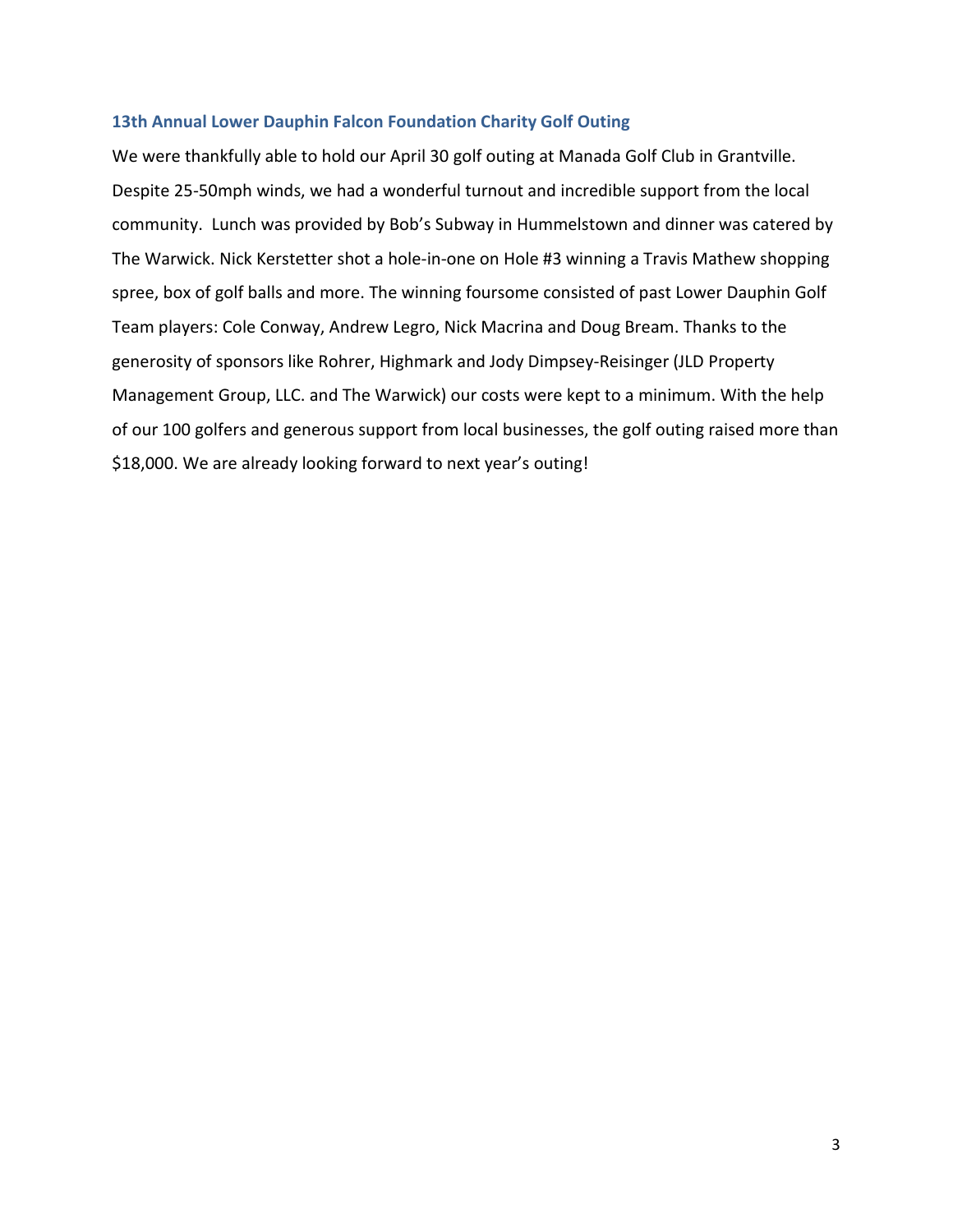## **Foundation Grants**

LDFF again solicited grant applications from Lower Dauphin faculty, staff, students and community members during three cycles this past year. Criteria for approval included, among other items, consistency with LDFF's mission, the number of students impacted and the innovative aspects of the grant. Grant applications represented a broad range of ideas, applicants, students impacted and locations. The Foundation is proud to have approved funding for the following:

#### **Grants Approved by LDFF, Benefiting Students of the Lower Dauphin School District, during 2020-2021**

#### **1. STEM Greenhouse and Gardening Club (HS)—\$513.70**

A group of 25 students grew plants to use in science experiments on air quality and distributed plants to teachers and students throughout the school for beautification and improved wellness. In the next year, the group plans to establish irrigation for and maintain planters around the outside of the school. Furthermore, they hope to take their lesson for plant development and growth to the elementary schools. The STEM Greenhouse and Gardening Club's goal is to teach science, technology, engineering and math skills to elementary students through school lessons and improve the club to make it more selfsustaining through plant sales with community support.

#### **2. Bringing Colors of the World to LD—\$395.91**

Each elementary classroom in our district now has Crayola *Colors of the World* skin tone crayons that help students to be more inclusive in their creativity all year long . . . a thoughtful way to celebrate our differences in day to day projects. Provision of this resource aligns with the efforts of the district to be aware of, react to, and ideally, be proactive about, the current issues of social justice, equity and equality.

#### **3. Kid2Kid Clothing Bank (Price School)—\$300**

The staff at the Price School started a clothing bank that is available to all Lower Dauphin families. There is a now a clothing collection bin at each of the schools within the district. This project addresses the need within the school district to provide clothing assistance for families at no cost to them. There is ample research showing that students who do not have their basic needs met do not do as well academically as students who do.

#### **4. Membean Vocabulary Program (MS)—\$500**

Reading and 21st Century Skills students are using Membean, an online vocabulary program, to help improve their reading and vocabulary skills. Membean provides guided, engaging, multimodal vocabulary instruction while helping students retain what they learn. The students find the program to be interesting and the data/analytics provided helps streamline their learning.

#### **5. Finch Robot 2.0 (Londonderry)—\$1,112**

Londonderry 4th grade used Finch Robots from Birdbrain Technologies to incorporate coding and STEM into their curriculum. The 4<sup>th</sup> grade students also created projects of their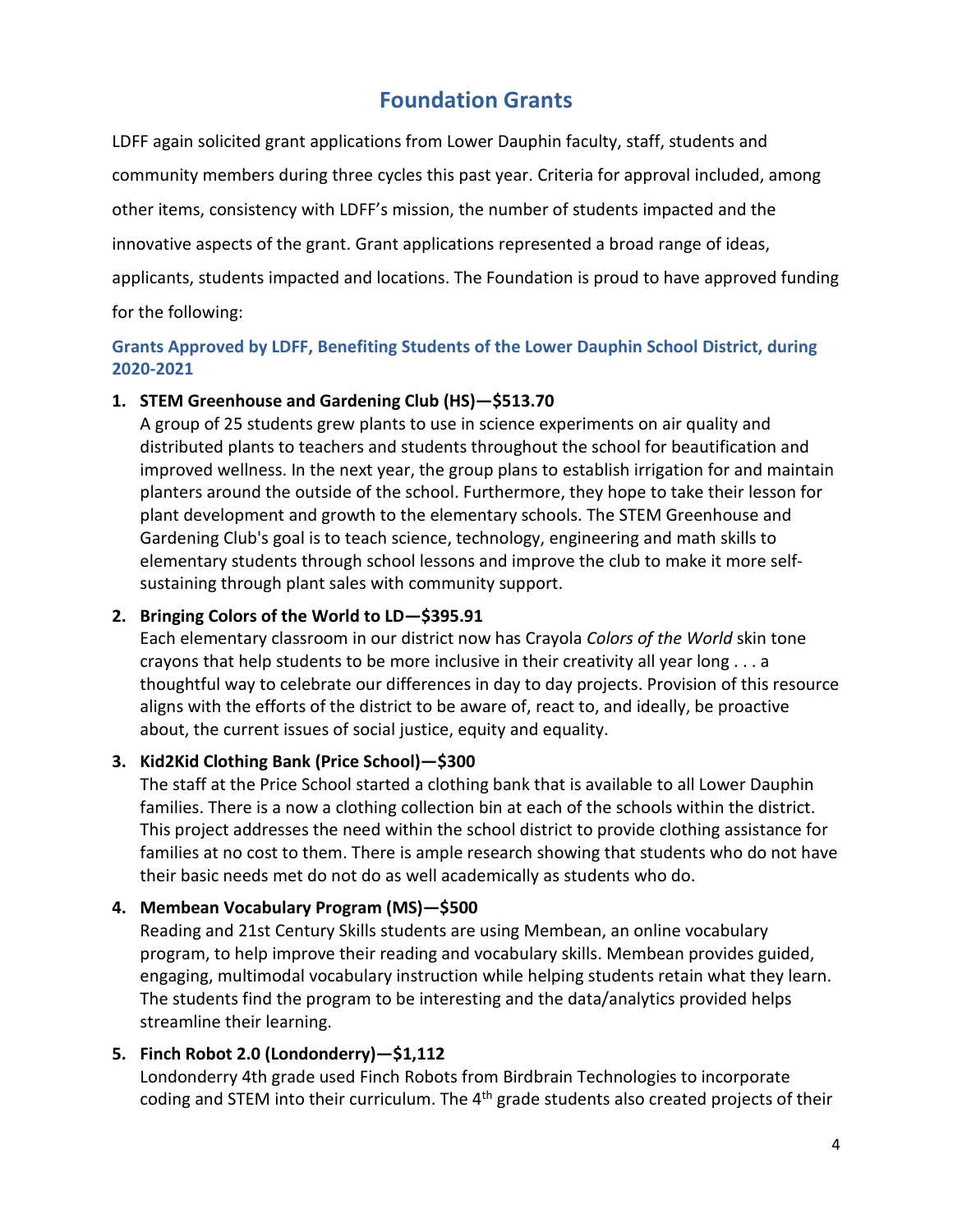own such as guiding the Finch Robot through a maze using geometry and measurement as well as using the distance sensors to keep it "socially distant" from objects.

#### **6. Falcon Packs Eagle Scout Project—\$500**

The Falcon Packs Program sends home six to ten food items each week during the school year to more than 180 students across the district. Adding distribution boxes and improving the previous ones will allow for the Falcon Packs Program to provide students additional access to much needed nourishment and support. The student plans to build and improve two to three Falcon Packs distribution boxes, find locations within the community to display the distribution boxes and create a more detailed 'how-to' guide on building the boxes.

#### **7. SNHS Pavilion Eagle Scout Project (High School)—\$500**

A 24' x 30' pavilion is being constructed in the Science National Honors Society (SNHS) rain garden at the high school. The pavilion was designed to have enough space to fit 4 picnic tables and comply with ADA requirements. This new structure will allow students In the SNHS and the high school to enjoy a roofed outdoor classroom space to learn in, safe from elements such as sun and rain.

#### **8. Traverse Rock Wall (Londonderry)—\$1,000**

Not all children enjoy participating in team sports. Climbing provides an opportunity to build physical, cognitive, social and emotional skills. The Traverse Rock Wall System being installed at Londonderry will be used during Physical Education on a regular basis for all students. The goal is to increase student engagement and enjoyment in physical activity as well as overall fitness. Students will get a brain work out in addition to their physical one as they use problem solving and critical thinking to overcome challenges and, at times, work as a team.

#### **Educational Improvement Tax Credit (EITC) grants during the 2020-2021 School Year**

Through the EITC program, LDFF received a total of \$10,000 this school year. Special thanks to Mid Penn Bank, Weis and The Hershey Company for their generous support which will be used to fund Falcon Foundation Camp, a 3-week summer camp for Lower Dauphin middle school students. Falcon Foundation Camp provides incoming 6<sup>th</sup> through 8<sup>th</sup> grade students with several options to expand their knowledge or skills with classes geared towards science, art, math and more during a less scheduled time of year.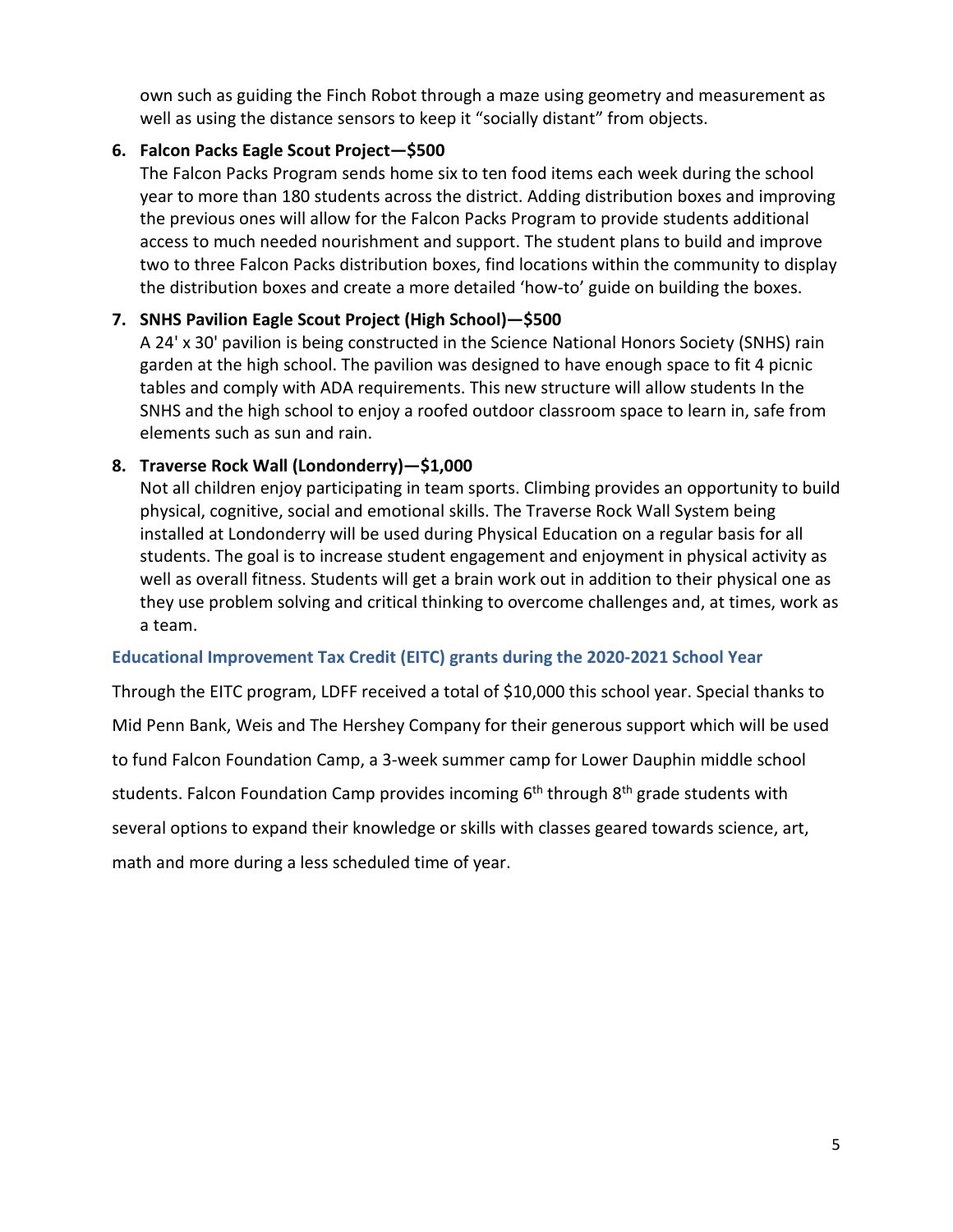## **Budget Information1**

| 2020-2021                    |             | Assets as of June 30, 2021 |              |
|------------------------------|-------------|----------------------------|--------------|
| <b>Fiscal Year Financial</b> |             |                            |              |
| Results                      |             |                            |              |
| Total Revenue*               | \$38,077.22 | <b>Checking Account</b>    | \$68,712.31  |
| Total Expenditures*          | \$20,522.77 | Reserves and Investments   | \$255,725.07 |
| Net Revenue for<br>2020-2021 | \$17,554.45 | <b>Total Assets</b>        | \$324,437.38 |

| *Includes LDFF Direct Revenues and Expenses—does not include designated funds for specific |             |  |  |  |
|--------------------------------------------------------------------------------------------|-------------|--|--|--|
| programs such as Field House, Lend A Hand (LAH), Cooper's Classroom (CC), EITC, etc.       |             |  |  |  |
| Please see revenue details below.                                                          |             |  |  |  |
| Stock & Leader Scholarship                                                                 | \$500       |  |  |  |
| <b>Falcon Food Packs</b>                                                                   | \$5,000     |  |  |  |
| Keith Oellig Memorial Fund-Dauphin County Technical School                                 | \$2,596.02  |  |  |  |
| LAH, donations from online campaign—Assisted four community                                |             |  |  |  |
| members in need                                                                            | \$53,033.23 |  |  |  |
| Mid Penn Bank and Weis—EITC                                                                | \$7,500     |  |  |  |
| Pollock Foundation-Cafeteria Fund, Owls (Zoom technology), CC South Hanover                | \$15,000    |  |  |  |
| Designated Funds for Specific Programs Balance, as of 6/30/21                              |             |  |  |  |
| LAH, EITC and CC Accounts                                                                  | \$18,903.17 |  |  |  |
| Field House Account                                                                        | \$54,524.10 |  |  |  |

#### **Administrative Expenses for the Foundation for 2020-2021 were \$8,000.**

1 *Subject to change pending accountant's review.*

## **Generous Donor Support for the Lower Dauphin Falcon Foundation**

LDFF acknowledges and thanks many individuals and companies for their generous support of our fundraising efforts, including the annual Giving Campaign and the annual Golf Outing. Donations of money, time, talent, goods and in kind gifts are all greatly appreciated. Many of our donors and businesses contributed on more than one occasion and in various ways.